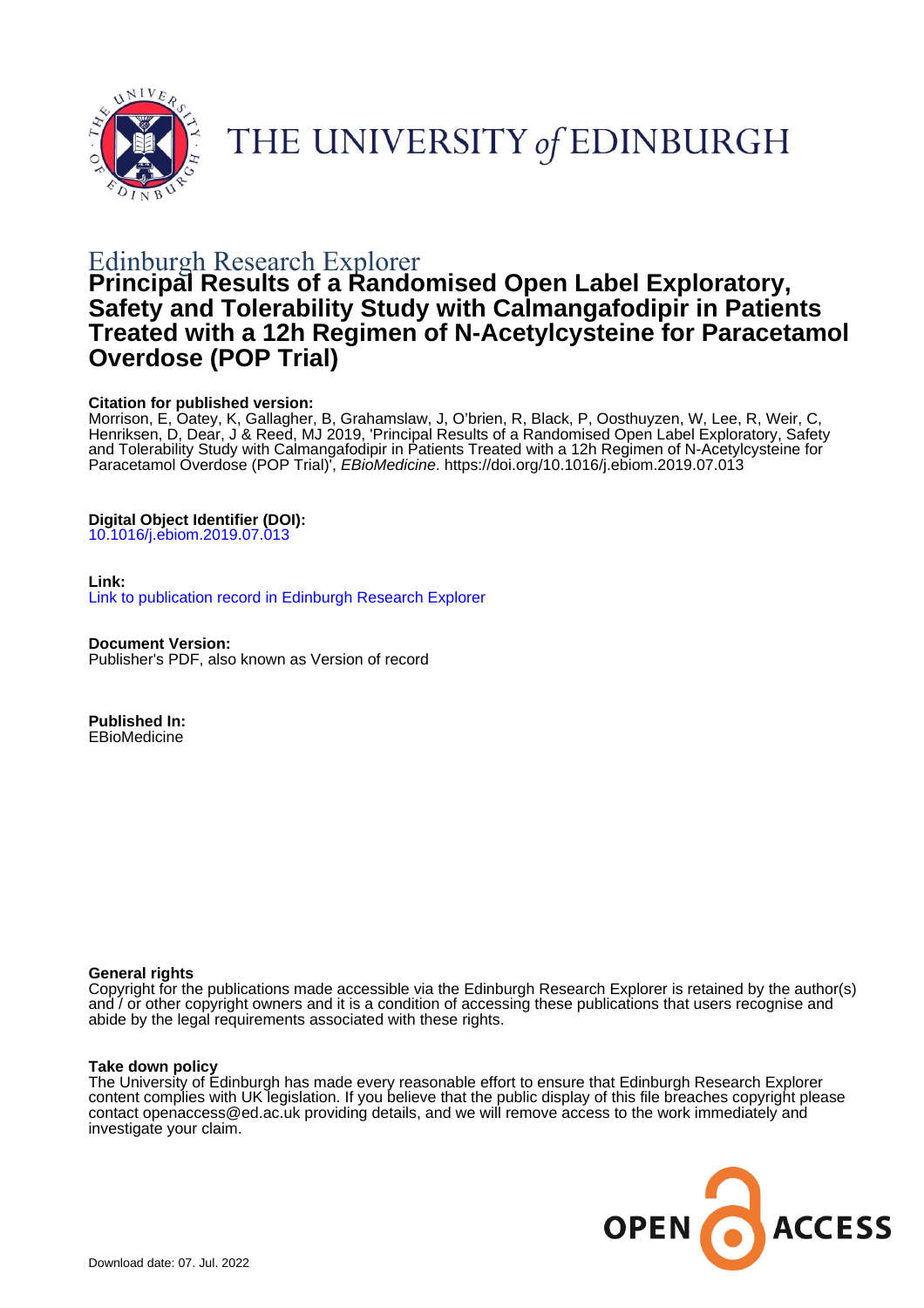Contents lists available at [ScienceDirect](http://www.sciencedirect.com/science/journal/)

# EBioMedicine



journal homepage: <www.ebiomedicine.com>

# Principal results of a randomised open label exploratory, safety and tolerability study with calmangafodipir in patients treated with a 12 h regimen of N-acetylcysteine for paracetamol overdose (POP trial)



**EBioMedicine** 

**Published by THE LANCET** 

Emma E. Morrison <sup>a</sup>, Katherine Oatey <sup>b</sup>, Bernadette Gallagher <sup>c</sup>, Julia Grahamslaw <sup>c</sup>, Rachel O'Brien <sup>c</sup>, Polly Black <sup>c</sup>, Wilna Oosthuyzen <sup>a</sup>, Robert J. Lee <sup>b</sup>, Christopher J. Weir <sup>b</sup>, Dennis Henriksen <sup>d</sup>, James W. Dear <sup>a,</sup>\*, On behalf of the POP Trial Investigators<sup>1</sup>

a Pharmacology, Therapeutics and Toxicology Unit, Centre for Cardiovascular Science, University of Edinburgh, UK

<sup>b</sup> Edinburgh Clinical Trials Unit, UK

<sup>c</sup> Emergency Medicine Research Group, Royal Infirmary of Edinburgh, UK

<sup>d</sup> PledPharma AB, Stockholm, Sweden

#### article info abstract

Article history: Received 7 June 2019 Accepted 3 July 2019 Available online 13 July 2019

Background: The POP Trial was a phase 1, open-label, rising-dose, randomised study that explored the safety and tolerability of calmangafodipir (superoxide dismutase mimetic) co-treatment with n-acetylcysteine (NAC) for paracetamol overdose.

Methods: Patients were recruited at the Royal Infirmary of Edinburgh (8th June 2017-10th May 2018). Inclusion criterion: adults within 24 h of a paracetamol overdose that required NAC. Within each of 3 sequential cohorts, participants were randomly assigned, with concealed allocation, to NAC and a single intravenous calmangafodipir dose (n = 6) or NAC alone (n = 2). Calmangafodipir doses were 2, 5, or 10 μmol/kg. Participants, study and clinical teams were not blinded. The primary outcome was safety and tolerability. Secondary outcomes were alanine transaminase (ALT), international normalised ratio (INR), keratin-18, caspase-cleaved keratin-18 (ccK18), microRNA-122, and glutamate dehydrogenase (GLDH). [\(Clinicaltrials.gov:](http://Clinicaltrials.gov)NCT03177395).

Findings: All 24 participants received their allocated drug doses and were analysed. Primary endpoints: all participants experienced ≥1 adverse event (AE), most commonly gastrointestinal. Patients experiencing ≥1 serious adverse event (SAE): NAC alone,  $2/6$ ; NAC + calmangafodipir (2  $\mu$ mol/kg),  $4/6$ ; NAC + calmangafodipir (5 μmol/kg), 2/6; NAC + calmangafodipir (10 μmol/kg), 3/6. No AEs or SAEs were probably or definitely calmangafodipir-related. Secondary safety outcomes demonstrated no differences between groups. With NAC alone,  $2/6$  had ALT  $> 100$  U/L; with NAC + calmangafodipir, 0/18. No INR difference. Keratin-18 and ccK18 increased in the NAC alone group more than with calmangafodipir (baseline to 20 h fold change, NAC  $+$ calmangafodipir (5 μmol/kg) compared to NAC alone: 0.48 (95%CI 0.28–0.83)). microRNA-122 changes were similar to K18, GLDH was frequently undetected.

Interpretation: Calmangafodipir was tolerated when combined with NAC and may reduce biomarkers of paracetamol toxicity.

This is an open access article under the CC BY-NC-ND license [\(http://creativecommons.org/licenses/by-nc-nd/4.0/\)](http://creativecommons.org/licenses/by-nc-nd/4.0/).

Corresponding author.

E-mail address: <james.dear@ed.ac.uk> (J.W. Dear).

<sup>1</sup> The POP Trial Investigators are: Chief Investigator: Dr. James W Dear; Edinburgh Royal Infirmary: Mr. Ruaridh Buchan, Dr. Thomas Caparrotta, Dr. Emma E Morrison, Dr. Matthew Reed; Edinburgh Clinical Trials Unit (ECTU): Mr. Robert J Lee, Mr. Garry Milne, Ms. Lynsey Milne, Ms. Katherine Oatey, Mr. Phillip Rayson, Ms. Michelle Steven, Prof Christopher J Weir; The Emergency Medicine Research Group Edinburgh (EMERGE): Ms. Polly Black, Ms. Caroline Blackstock, Ms. Rachel O'Brien, Ms. Bernadette Gallagher, Ms. Julia Grahamslaw, Mr. Adam Lloyd, Mr. Allan Macraild, Ms. Megan McGrath, Ms. Mary Morrissey, Ms. Emma Ward, Ms. Liz Hasseld, Ms. Mia Paderanga, Ms. Miranda Odam, PledPharma AB (sponsor): Dr. Dennis Henriksen, Ms. Marie Bengtson - PledPharma AB Grev Turegatan 11 C, 114 46 Stockholm, Sweden. dennis.henriksen@pledpharma.se; University of Edinburgh: Dr. James W Dear, Prof Michael Eddleston, Dr. Robert Hunter, Dr. Wilna Oosthuyzen.

#### 1. Introduction

Paracetamol/acetaminophen (N-acetyl-p-aminophenol) is the most common drug taken in overdose in the United Kingdom (UK). Annually, overdose directly leads to around 100,000 hospital attendances in the UK with around half of these patients being admitted to hospital for emergency antidote treatment [\[1\]](#page-8-0). Paracetamol is directly responsible for the deaths of 100–150 people per year in the UK [[2](#page-8-0)]. In the USA, paracetamol overdose accounts for >56,000 hospital attendances and around 450 deaths due to acute liver failure each year [[3](#page-8-0)].

In overdose, the normal paracetamol detoxification pathways are overwhelmed which allows cellular injury to be produced by the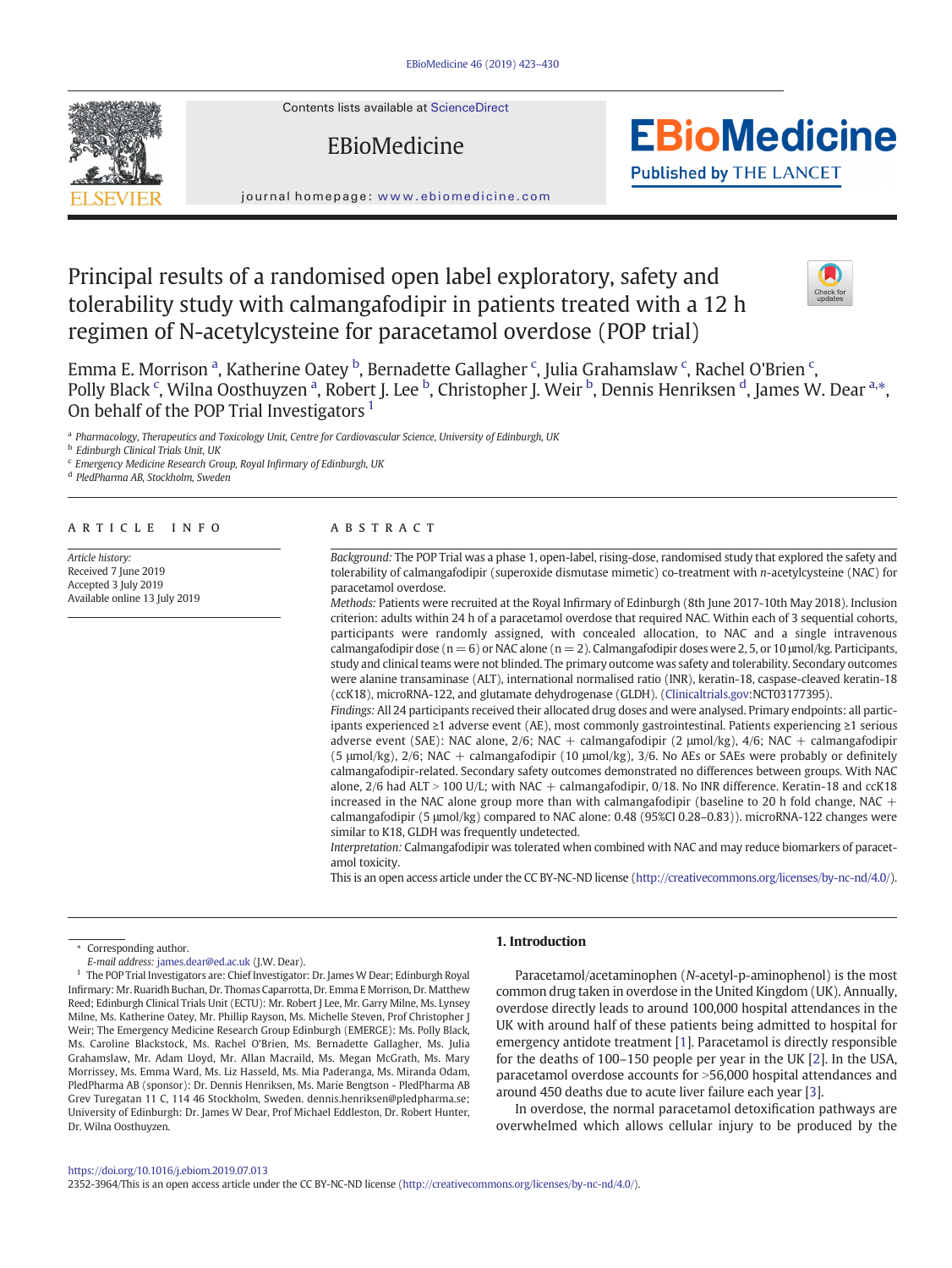#### Research in context

#### Evidence before this study

Paracetamol overdose is a common reason for emergency admission to hospital and the commonest cause of acute liver failure in Europe and North America. Acetylcysteine (NAC) is effective at preventing liver injury if administered promptly, but it is substantially less effective if started later than around 8 h after overdose. We have previously demonstrated that a shorter 12 h NAC regimen (the 'SNAP' regimen) produces fewer adverse reactions than the conventional 21 h protocol. The following Pubmed search strategy "phase 1 AND trial AND acetaminophen AND overdose" (10 March 2019) yielded no papers in this clinical space aside from the protocol paper for our trial. The search "acetaminophen overdose" "phase 1" in [clinicaltrials.gov](http://clinicaltrials.gov) only identified our trial (10 March 2019). These search results demonstrate that paracetamol overdose is neglected as a target for new drug development despite being common and having a clear unmet clinical need. In this phase 1 trial we combine a novel therapeutic agent with the SNAP regimen.

#### Added value of this study

In this phase 1 study we explored the safety and tolerability of calmangafodipir (a superoxide dismutase mimetic) co-treatment with the SNAP NAC regimen. The combination of NAC and calmangafodipir was safe and tolerated. There was evidence from measurement of conventional and exploratory biomarkers that the combination treatment may reduce liver injury biomarkers more than NAC alone after paracetamol overdose.

#### Implications of all the available evidence

The current licenced treatment for paracetamol overdose is NAC. When a patient develops liver injury there is no further therapeutic option other than liver transplantation in severe cases. This trial supports further development of calmangafodipir in robust clinical trials that determine whether it is effective (clinically and economically) in patients at risk of paracetamol toxicity.

reactive intermediate metabolite, N-acetyl-p-benzoquinoneimine (NAPQI). Animal data demonstrate that paracetamol-induced toxicity broadly occurs in two phases: an initial metabolic phase followed by an oxidative phase. In human patients the metabolic phase is predominantly during the first 8 h after overdose with the oxidative phase dominating thereafter. During the metabolic phase, paracetamol metabolites are conjugated in the liver. In the oxidative phase hepatocyte glutathione (GSH) stores are depleted and NAPQI binds to intra-cellular proteins causing increased oxidative stress, mitochondrial injury and cell death [[4](#page-8-0)].

Acetylcysteine (N-acetylcysteine; NAC) was developed as an antidote for paracetamol poisoning in the 1970s [[5](#page-8-0)]. It acts by replenishing hepatocellular GSH to increase the detoxification of NAPQI during the metabolic phase of toxicity. Most commonly, patients receive an intravenous (IV) 21 h NAC regimen of 150 mg/kg over 1 h, then 50 mg/kg over 4 h, then 100 mg/kg over 16 h (total dose 300 mg/kg) [\[5\]](#page-8-0). Although highly effective at preventing paracetamol-induced hepatotoxicity when used within 8 h of overdose, this regimen is associated with the following challenges: (i) Reduced efficacy when administered later than around 8 h after overdose ingestion. However, there are data demonstrating benefit when administered to patients later than 8 h after overdose [\[6\]](#page-8-0). (ii) Adverse drug reactions (ADRs): nausea/vomiting occurs in more than half of recipients and anaphylactoid reactions in about a third [[7](#page-8-0)]. (iii) Prolonged duration: The regime is time consuming, taking at least 21 h, leading to significant hospital bed occupancy (around 47,000 bed days per year in England) [\[8](#page-8-0)].

To address the high incidence of ADRs and prolonged duration of the standard NAC regimen, a shorter 12 h intravenous regimen has been developed (the 'SNAP' regimen) [[9](#page-8-0)]. In this regimen the initial loading dose (NAC 100 mg/kg in 200 mL) is given over 2 h, followed by a second dose (200 mg/kg in 1000 mL) infused over 10 h (total dose of NAC same as 21 h regimen). The SNAP regimen has been demonstrated to be effective at reducing the incidence of vomiting and anaphylactoid reactions, compared with the standard intravenous acetylcysteine schedule [[9](#page-8-0)]. The SNAP regimen is as effective as the standard NAC regimen with regard to preventing liver injury after paracetamol overdose [[10\]](#page-8-0).

In this study we explored the safety and tolerability of combining the SNAP regimen with a new therapeutic agent. Mangafodipir was originally developed as a MRI contrast agent and approved for that indication by the USA Food and Drug Administration (FDA) and the European Medicines Agency (EMA). Mangafodipir has been demonstrated to prevent paracetamol-induced liver injury in mice by acting as a superoxide dismutase (SOD) mimetic which prevents mitochondrial injury during the oxidative phase of toxicity [\[11](#page-8-0)]. Consistent with this mechanism of action, in mice, this protection is at a time point when NAC is no longer active [\[11\]](#page-8-0). Calmangafodipir  $(Ca<sub>4</sub>Mn(DPDP)<sub>5</sub>)$ , is derived from mangafodipir, with 80% of the manganese in mangafodipir being replaced with calcium. Based on the similarities between calmangafodipir and mangafodipir, it is anticipated that calmangafodipir would also exhibit SOD-mimetic pharmacologic actions similar to those of mangafodipir [\[12](#page-8-0)]. Calmangafodipir has been studied in a Phase 2 safety and efficacy study of chemotherapyinduced peripheral neuropathy in patients with advanced metastatic colorectal cancer (PLIANT Trial). As is the case with paracetamol toxicity, a central mechanism of this neuropathy is oxidative stress. In the PLIANT Trial calmangafodipir was well tolerated across three doses (2, 5 and 10 μmol/kg) and prevented the development of chemotherapy-induced peripheral neuropathy [[13\]](#page-8-0).

The primary objective of the POP Trial was to assess the adverse events (AEs) and serious adverse events (SAEs) associated with calmangafodipir co-treatment with the SNAP NAC treatment regime in patients with paracetamol overdose. A secondary study objective was the measurement of clinical and exploratory biomarkers of acute liver injury.

#### 2. Methods

#### 2.1. Trial design

This study, EudraCT number 2017-000246-21, [ClinicalTrials.gov](http://ClinicalTrials.gov) Identifier NCT03177395, was funded by the Sponsor, PledPharma AB, Stockholm, Sweden and was approved by the UK medicines regulator, MHRA (25th April 2017) and West of Scotland Research Ethics Committee 1, Glasgow, UK (11th April 2017). The trial rationale and full protocol have been published [\[14\]](#page-8-0). The following is a summary of the study methods as per the CONSORT Guidelines. The study was an open label, randomised, exploratory, rising dose design, NAC controlled, phase 1 safety and tolerability study in patients treated with NAC following paracetamol overdose. There were no significant changes to the protocol after trial commencement. This was a single centre study.

#### 2.2. Participants

The inclusion criteria were: 1. Any patient with capacity admitted to hospital within 24 h of either a single acute paracetamol overdose or more than one dose of paracetamol (staggered) and deemed to require treatment with NAC (as per contemporaneous UK guidelines provided by the National Poisons Information Service via the Toxbase website).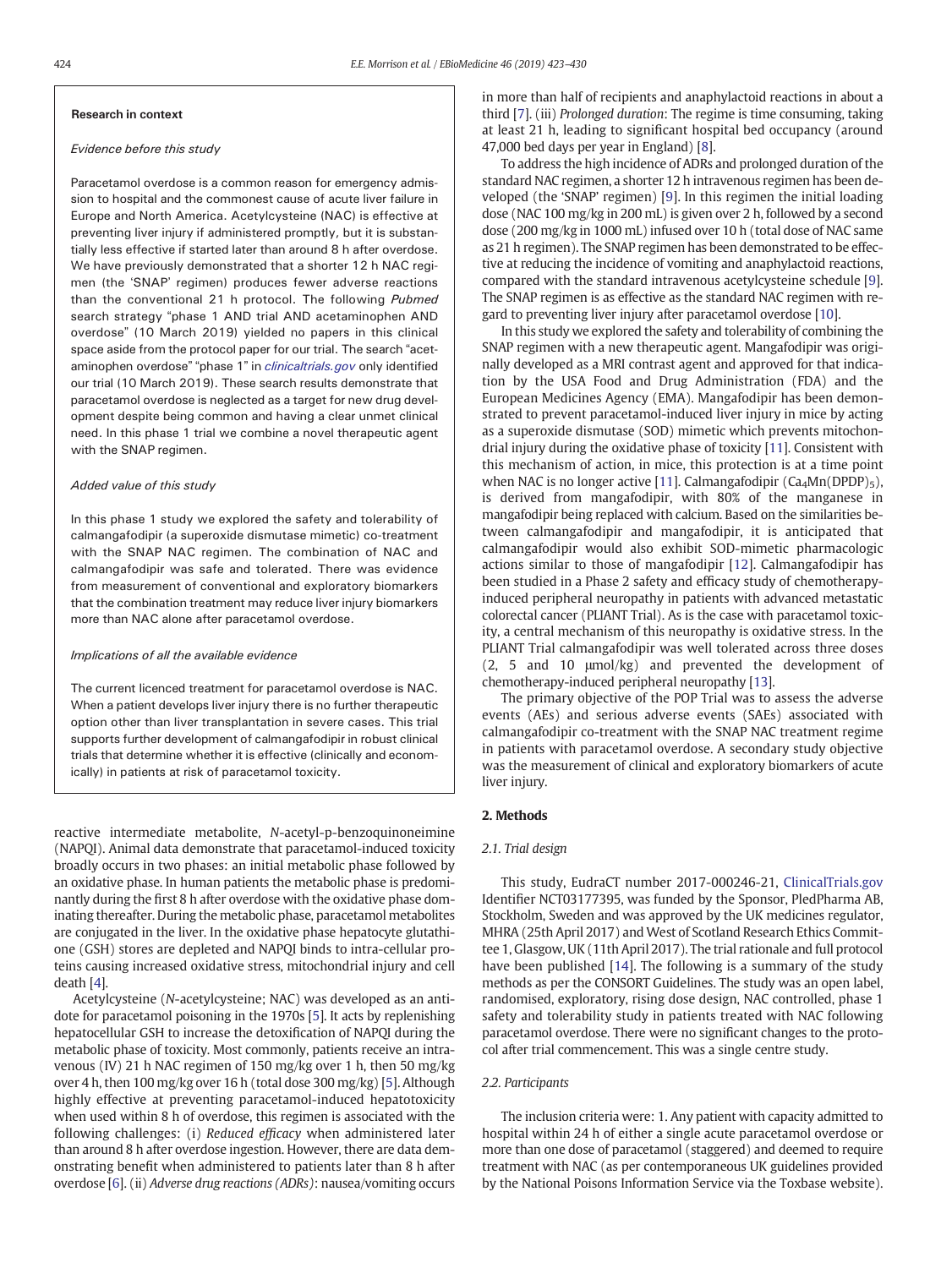2. Provision of written informed consent. 3. Males and females of at least 16 years of age. The exclusion criteria were: 1. Patients that do not have the capacity to consent to participate in the study. 2. Patients detained under the Mental Health Act or deemed unfit by the Investigator to participate due to mental health. 3. Patients with known permanent cognitive impairment. 4. Patients who are pregnant or nursing. 5. Patients who have previously participated in this trial. 6. Unreliable history of overdose. 7. Patients presenting >24 h after overdose. 8. Patients who take anticoagulants (e.g. warfarin) therapeutically or have taken an overdose of anticoagulants. 9. Patients who, in the opinion of the responsible clinician/nurse, are unlikely to complete the full course of NAC e.g. expressing wish to self-discharge. 10. Prisoners. 11. Non-English speaking patients. Patients who took a mixed overdose that included medications in addition to paracetamol were included in the trial.

#### 2.3. Interventions

Study participants were randomly assigned to receive NAC and a single dose of calmangafodipir, or NAC alone. This was performed in 3 sequential cohorts of 8 patients within which patients received NAC  $+$ calmangafodipir ( $n = 6$ ) or NAC alone ( $n = 2$ ). The dose of calmangafodipir used within each of the 3 cohorts was 2, 5, or 10 μmol/kg [[13\]](#page-8-0). Overall, 24 patients were planned to be allocated as follows: NAC alone ( $n = 6$ ), NAC and calmangafodipir (2  $\mu$ mol/kg)  $(n = 6)$ , NAC and calmangafodipir  $(5 \text{ \mu} \text{mol/kg})$   $(n = 6)$ , NAC and calmangafodipir (10  $\mu$ mol/kg) (n = 6).

Treatment started with a NAC IV infusion of 100 mg/kg in 200 mL saline or 5% dextrose over 2 h. After this infusion was complete, calmangafodipir was administered as a bolus IV infusion over 5 min at the dose specified by the dosing cohort. Those patients randomised to the NAC alone group had no intravenous injection. In all patients the NAC regimen continued with 200 mg/kg NAC diluted in 1000 mL delivered IV over 10 h. As per local clinical practice, there is one blood sample taken 2 h before the end of the second NAC bag (the 10 h time-point) and a second blood sample taken 10 h later (the 20 h time-point). NAC (at 200 mg/kg in 1000 mL IV over a further 10 h) was continued if any of the following criteria were reached: ALT activity had more than doubled since the admission measurement, OR ALT activity was two times the upper limit of normal (100 U/L) or more, OR international normalised ratio (INR) was  $>1.3$  OR paracetamol concentration  $>$  20 mg/L.

#### 2.4. Outcomes

Our primary objective was to determine the safety and tolerability of calmangafodipir add-on treatment to the SNAP NAC treatment regimen in patients treated for overdose. Therefore, the primary outcome was the occurrence of any AEs or SAEs. Patients were followed using their NHS Lothian electronic records. Primary outcome data were collected 7, 30 and 90 days after randomisation, as were events of special interest: representation to hospital (any reason), representation with liver injury, repeat overdose, death and transfer to liver transplantation unit.

Secondary outcomes included clinical observations (pulse rate, blood pressure, respiratory rate, pulse oximetry, temperature) and haematological and clinical biochemistry parameters. Liver injury was quantified by standard parameters (alanine transaminase (ALT) and the international normalised ratio (INR)) and also the following exploratory circulating biomarkers: keratin-18 (K18), caspase cleaved K18 (ccK18), microRNA-122 (miR-122) and glutamate dehydrogenase (GLDH). These outcomes were pre-defined in detail in our study protocol. There were no significant changes to the outcomes after trial commencement.

#### 2.5. Sample size

There was no formal power calculation for this Phase 1 study. Six patients per group in this dose escalation study allowed initial exploration of potential dose limiting toxicity.

An independent safety data monitoring committee (SDMC) evaluated safety prior to each planned calmangafodipir dosing step increase and recommended the continuation or termination of the study. During recruitment, summary data of in-hospital mortality/morbidity and any other information available on major outcome events (including SAEs believed to be due to treatment) were supplied to the SDMC along with any other data that the committee requested. The stopping guidelines determined that all further patient enrolment would be paused pending advise if any of the following stopping rules were met: 1) Patient death, admission to a Critical Care Unit or admission to a Liver Transplantation Unit due to any reason, or 2) One suspected unexpected serious adverse reaction (SUSAR) that definitely or probably relates to either calmangafodipir or NAC or both.

#### 2.6. Randomisation and blinding

The allocation sequence for each dosing cohort was created by an Edinburgh Clinical Trials Unit (ECTU) programmer (GM) using computer-generated random numbers, using blocking to ensure the required 6:2 ratio. The randomisation list was held centrally at ECTU in order to conceal treatment allocations until these were implemented via the secure web-based randomisation system. There was no blinding of participants or emergency department staff. The statistical analysis plan was written blinded to the treatment allocations.

#### 2.7. Biomarker measurement

ALT and INR were measured as part of routine clinical care in the Biochemistry Laboratory at the Royal Infirmary of Edinburgh. Enzymelinked immunosorbent assay (ELISA) was used to measure K18 – (Peviva M65 ELISA (classic)) and ccK18 (M30 Apoptosense ELISA, Bioaxxess, Tewkesbury, UK). miR-122 was measured by reverse transcription polymerase chain reaction (RT-PCR) as previously described [\[15\]](#page-8-0). The concentration of miR-122 was expressed as the DCt using spiked-in C. elegans miR-39 as an external normaliser and quantified as copy number per μL by generating a standard curve [\[15\]](#page-8-0). GLDH was measured by its oxogluterate reduction activity (Alpha Laboratories Ltd., Eastleigh, UK). Biomarkers were measured in the Centre for Cardiovascular Science at the University of Edinburgh with the researcher blinded to the treatment allocation.

#### 2.8. Statistical analysis

A detailed statistical analysis plan was finalised before locking of the trial database. This is detailed in the published protocol [\[14](#page-8-0)]. This initial exploration of safety and tolerability of calmangafodipir did not apply formal hypothesis tests; instead, 95% confidence intervals are presented where appropriate to indicate plausible effect sizes. The primary outcome analysis reported the number and percentage of patients experiencing an AE/SAE by randomised group and overall. Clinical observations and haematology and clinical biochemistry parameters were summarised by measurement time point and change from baseline. The ECG results were summarised by treatment group and overall at 2.5, 10 and 20 h. Conventional and exploratory biomarkers were summarised descriptively by treatment group and overall at baseline, 10 h and 20 h. Change from baseline was also summarised. Biomarkers were analysed by treatment group and overall at each time point using the mean and 95% confidence interval. Biomarkers were compared between each calmangafodipir dose and the combined NAC alone group using the difference in means and its 95% confidence interval. Where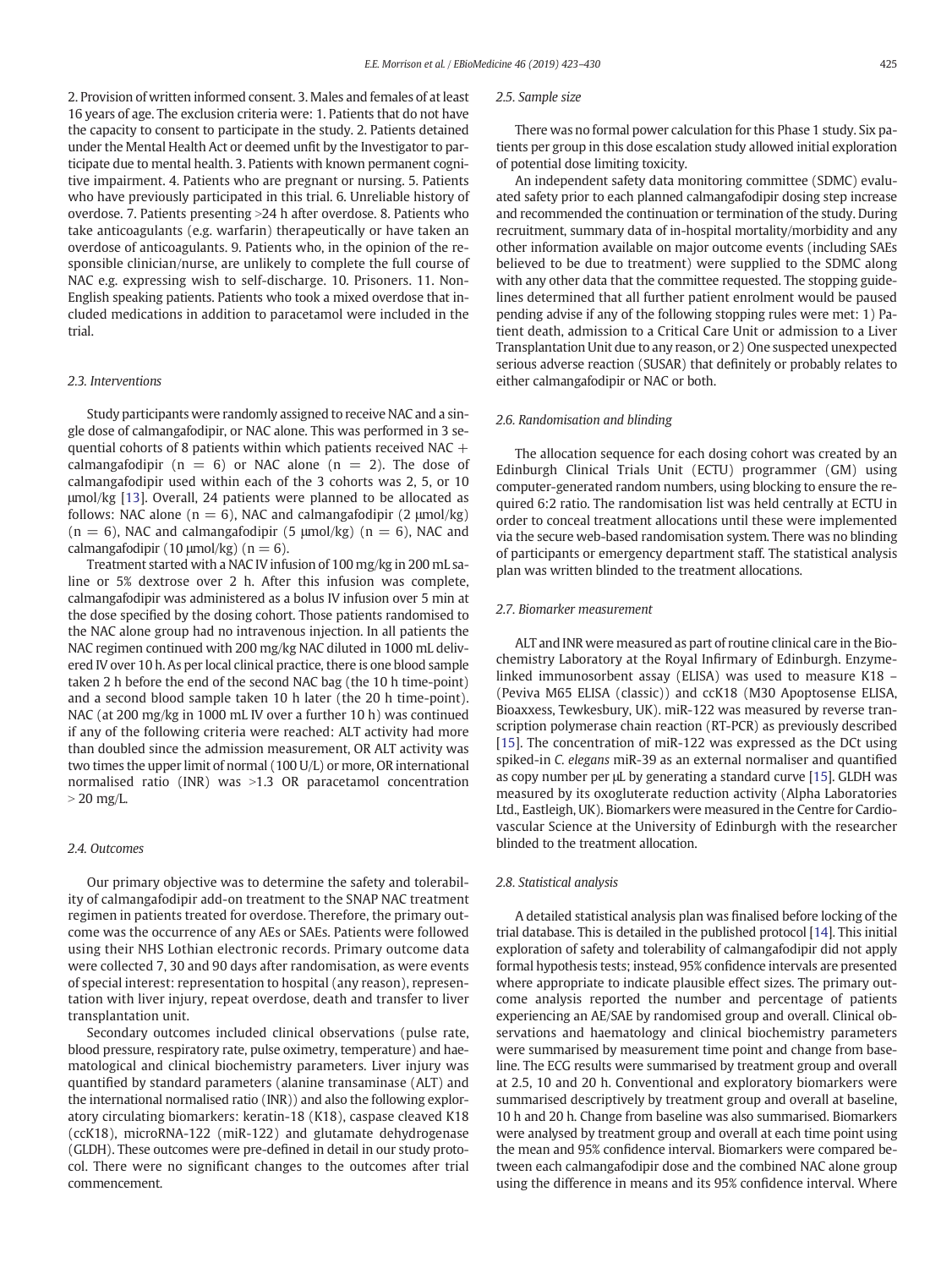required, measures were log-transformed and reported by geometric means and their ratio.

#### 2.9. Role of the funder

Two investigators in this study were employed by PledPharma AB (study funder). Their input was in study design (DH) and monitoring (MB). The funder of the study had no role in data collection, data analysis, data interpretation, or writing of the paper. The corresponding author had full access to all the data in the study and had final responsibility for the decision to submit for publication. The corresponding author wrote the paper.

### 3. Results

From 5th June 2017 to 10th May 2018 304 patients presenting with acute poisoning were screened in the Emergency Department of the Royal Infirmary of Edinburgh (Fig. 1). Patients screened had toxicology presentations that included, but were not exclusively, paracetamol overdose. The main reasons for not being included were failure to meet inclusion criteria ( $n = 216$ , predominately because patient was not a paracetamol overdose that needed treatment) or due to meeting an exclusion criteria ( $n = 39$ ). Twenty-four patients were randomised and all 24 received the full dosing of their allocated treatment. The 90 day follow up of the final participant was completed on 8th August 2018 which was the protocol-defined end-of-trial date. No patients were lost to follow up.

The baseline demographics of the 4 treatment groups are presented in [Table 1](#page-5-0). By chance, the NAC alone group reported ingestion of less paracetamol (normalised to body weight) than the calmangafodipir treated groups and had a lower median presentation paracetamol concentration. By chance, the NAC alone group presented to hospital, and started NAC treatment, an average of about 3 h later after overdose than the calmangafodipir treated groups. In each treatment group the following number of patients started treatment with  $NAC > 8$  h after a single overdose: NAC alone:  $3/6$ ; NAC + calmangafodipir (2  $\mu$ mol/kg):  $2/6$ ; NAC + calmangafodipir (5 µmol/kg):  $2/6$ ; NAC + calmangafodipir (10 μmol/kg): 1/6. Supplementary Fig. 1 represents graphically a posthoc analysis of the relation between the paracetamol concentration and time from overdose for the single acute overdoses in this trial. The majority of the study participants had co-ingested other agents (Supplementary Table 1).

All randomised patients were analysed for the safety and tolerability primary outcomes ([Table 2](#page-5-0)). During the 7 days after randomisation 23 out of 24 patients had at least one AE. Eleven patients had at least one SAE within the 90 day follow up period; 5 patients had at least one SAE within 7 days of randomisation. These SAEs were spread across the 4 treatment groups. Supplementary Table 2 presents the nature of the AEs and SAEs. There were no AEs or SAEs judged to be probably or definitely related to calmangafodipir. Seven patients experienced AEs judged definitely related to NAC. There were no anaphylactoid reactions to NAC. One death, that occurred 32 days after the start of NAC and calmangafodipir (5 μmol/kg) treatment, was judged to be unrelated to either NAC or calmangafodipir. There was one SUSAR reported for calmangafodipir in the 10 μmol/kg cohort. The SUSAR was hypokalaemia needing potassium replacement therapy that prolonged the patient's hospital stay by 7 h. This was judged as probably related to NAC and possibly related to calmangafodipir. Secondary outcomes demonstrated no safety concerns for calmangafodipir in combination with NAC (Supplementary Table 2).

Liver injury was explored with conventional [\(Table 3](#page-6-0)) and exploratory biomarkers [\(Table 4\)](#page-7-0). The confidence intervals for the fold change

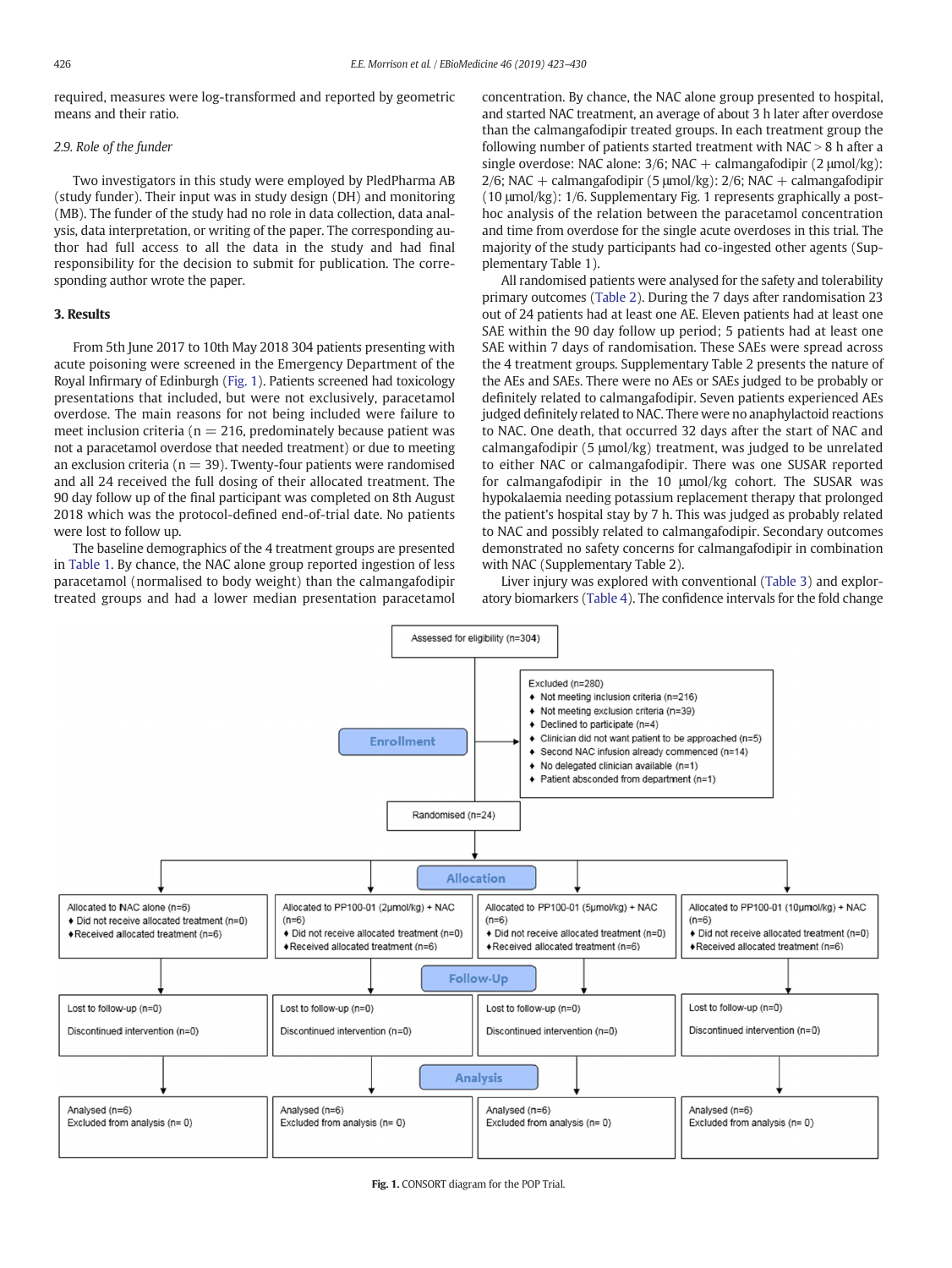#### <span id="page-5-0"></span>Table 1

Patient demographics. Patients were allocated to 4 treatment groups as described in the study protocol.

|                                                                        |                       | <b>NAC</b><br>alone | $NAC + 2$ µmol/kg<br>calmangafodipir | $NAC + 5$ µmol/kg<br>calmangafodipir | $NAC + 10$ µmol/kg<br>calmangafodipir |
|------------------------------------------------------------------------|-----------------------|---------------------|--------------------------------------|--------------------------------------|---------------------------------------|
|                                                                        |                       | $(N = 6)$           | $(N = 6)$                            | $(N = 6)$                            | $(N = 6)$                             |
| Age (years) at randomisation                                           | Mean (SD)             | 32.2 (12.5)         | 42.5(13.1)                           | 42.7 (12.7)                          | 22.7(3.3)                             |
|                                                                        | Median                | 30.0                | 41.0                                 | 42.5                                 | 22.0                                  |
|                                                                        | Minimum, Maximum      | 19,52               | 27,66                                | 26,59                                | 19,28                                 |
| Sex                                                                    | Male                  | 4(67%)              | 2(33%)                               | 2(33%)                               | 3(50%)                                |
|                                                                        | Female                | 2(33%)              | 4 (67%)                              | 4(67%)                               | 3(50%)                                |
| Time from ingestion of paracetamol to hospital presentation (hours)    | Mean (SD)             | 8.8(6.2)            | 6.0(6.2)                             | 5.8(7.2)                             | 4.9(5.2)                              |
|                                                                        | Median                | 7.6                 | 2.6                                  | 2.1                                  | 2.1                                   |
|                                                                        | Minimum, Maximum      | 1.9, 16.6           | 1.4, 15.1                            | 1.3, 19.5                            | 1.4, 14.6                             |
| Type of overdose                                                       | Acute, ≤8 h to NAC    | 2(33%)              | 4 (67%)                              | 4(67%)                               | 4 (67%)                               |
|                                                                        | Acute, >8 h to NAC    | 3(50%)              | 2(33%)                               | 2(33%)                               | 1(17%)                                |
|                                                                        | Staggered intentional | 0(0%)               | $0(0\%)$                             | $0(0\%)$                             | 1(17%)                                |
|                                                                        | Supra-therapeutic     | 1(17%)              | 0(0%)                                | $0(0\%)$                             | $0(0\%)$                              |
| Presentation paracetamol concentration (mg/L)                          | Mean (SD)             | 76 (81)             | 127(90)                              | 74 (44)                              | 127(47)                               |
|                                                                        | Median                | 58                  | 114                                  | 88                                   | 132                                   |
|                                                                        | Minimum, Maximum      | 8,228               | 16, 272                              | 8,117                                | 76, 201                               |
| Total paracetamol ingested (mg/kg)                                     | Mean (SD)             | 185 (156)           | 235 (77)                             | 229 (72)                             | 397 (476)                             |
|                                                                        | Median                | 116                 | 222                                  | 244                                  | 227                                   |
|                                                                        | Minimum, Maximum      | 28, 418             | 154, 340                             | 142, 303                             | 88.1357                               |
| Time from ingestion of paracetamol to start of NAC treatment (hours)   | Mean (SD)             | 12.1(5.2)           | 9.8(5.7)                             | 10.2(6.9)                            | 8.6(4.1)                              |
|                                                                        | Median                | 10.3                | 6.5                                  | 7.3                                  | 6.7                                   |
|                                                                        | Minimum, Maximum      | 7.7, 20.3           | 5.5, 17.9                            | 6.0, 23.8                            | 5.3, 16.0                             |
| Time from ingestion of paracetamol to start of calmangafodipir (hours) | Mean (SD)             | N/A                 | 12.6(6.8)                            | 10.8(4.1)                            | 11.8(5.4)                             |
|                                                                        | Median                | N/A                 | 9.5                                  | 9.0                                  | 8.9                                   |
|                                                                        | Minimum, Maximum      | N/A                 | 8.5, 26.1                            | 7.6, 18.0                            | 7.6, 26.1                             |
| Any other drugs ingested                                               | Yes                   | 5(83%)              | 4(67%)                               | 5(83%)                               | 5(83%)                                |
|                                                                        | No                    | 1(17%)              | 2(33%)                               | 1(17%)                               | 1(17%)                                |
| Serum creatinine (µmol/L)                                              | Mean (SD)             | 74.7 (11.0)         | 67.5(13.3)                           | 67.3 (17.2)                          | 69.5 (13.1)                           |
|                                                                        | Median                | 73.5                | 63.5                                 | 66.0                                 | 68.5                                  |
|                                                                        | Minimum, Maximum      | 59, 92              | 57, 94                               | 50,98                                | 53,86                                 |

from baseline to 20 h in ALT or INR included the null value (1) in all treatment groups (Geometric mean of relative change (95%CI): NAC alone: ALT 1.02 (0.62 to 1.69), INR 1.15 (0.98 to 1.35). NAC + calmangafodipir (2 μmol/kg): ALT 0.83 (0.66 to 1.04), INR 1.07 (0.93 to 1.23). NAC + calmangafodipir (5 μmol/kg): ALT 0.87 (0.64 to 1.18), INR 1.10 (1.03 to 1.18). NAC + calmangafodipir (10 μmol/kg): ALT 0.92 (0.57 to 1.49), INR 1.10 (1.00 to 1.21)). In the NAC alone group 2/ 6 had an increase of 50% or more in ALT from baseline to 20 h. With calmangafodipir 1/18 had this ALT increase (Supplementary Table 3). In the NAC alone group 2/6 patients had an ALT activity  $> 100$  U/L at 20 h after starting NAC, a clinically relevant value used to indicate need for NAC treatment to continue (and a secondary outcome predefined in trial protocol). No patients in the calmangafodipir treated groups reached this value (Supplementary Table 3). In total, in the NAC alone group, 3 from 6 patients required additional NAC therapy after the end of the SNAP regimen (1 from each of the following overdose types:  $8$  h overdose to starting NAC,  $>8$  h and

supra-therapeutic). In the calmangafodipir groups, 2 out of 18 patients required extended treatment (1 who took a staggered overdose and another who started NAC treatment  $< 8$  h after overdose). ([Table 3](#page-6-0)). Exploratory biomarkers have greater sensitivity than ALT in the context of paracetamol-induced liver injury [[16\]](#page-8-0). Circulating K18 and ccK18 increased in concentration from baseline to 20 h in all 6 patients treated with NAC alone (Geometric mean of relative change (95%CI): K18 1.85 (1.24 to 2.77); ccK18 2.22 (1.22 to 4.03)) ([Table 4\)](#page-7-0). This increase was smaller in the calmangafodipir treated groups; the confidence intervals excluded the null value with the 5 μmol/kg calmangafodipir dose for K18 and ccK18 (ratio of geometric means for the fold change from baseline to 20 h (NAC + calmangafodipir compared to NAC alone) 2  $\mu$ mol/ kg: K18 0.70 (95%CI 0.35 to 1.37), ccK18 0.67 (0.35 to 1.29); 5 μmol/ kg; K18 0.48 (0.28 to 0.83), ccK18 0.46 (0.22 to 0.96); 10 μmol/kg K18 0.76 (0.40 to 1.46) ccK18 0.48 (0.19 to 1.27)) (Supplementary Fig. 2).

In comparison to the K18 isoforms, miR-122 had similar mean and median relative changes when NAC  $+$  calmangafodipir treatment

#### Table 2

Primary outcome. Safety and tolerability was the primary outcome as judged by the occurrence of adverse events and serious adverse events. Data are presented for each treatment group as described in the study protocol. The number of events and percentage of group experiencing the event are listed.

|                                                                                                 | <b>NAC</b><br>alone | $NAC + 2$ µmol/kg<br>calmangafodipir | $NAC + 5$ µmol/kg<br>calmangafodipir | $NAC + 10$ µmol/kg<br>calmangafodipir |
|-------------------------------------------------------------------------------------------------|---------------------|--------------------------------------|--------------------------------------|---------------------------------------|
| Event                                                                                           | $(N = 6)$           | $(N = 6)$                            | $(N = 6)$                            | $(N = 6)$                             |
| Any adverse event                                                                               | $6(100\%)$          | $6(100\%)$                           | $6(100\%)$                           | $6(100\%)$                            |
| Any serious adverse event                                                                       | 2(33%)              | 4(67%)                               | 2(33%)                               | 3(50%)                                |
| Adverse event starting after commencement of NAC treatment and within 7 days of consent         | $6(100\%)$          | 5(83%)                               | $6(100\%)$                           | $6(100\%)$                            |
| Serious adverse event starting after commencement of NAC treatment and within 7 days of consent | 1(17%)              | 1(17%)                               | 1(17%)                               | 2(33%)                                |
| Adverse event unrelated to NAC                                                                  | 3(50%)              | 5(83%)                               | 3(50%)                               | 5(83%)                                |
| Adverse event possibly related to NAC                                                           | 2(33%)              | 2(33%)                               | 2(33%)                               | 2(33%)                                |
| Adverse event probably related to NAC                                                           | $3(50\%)$           | 2(33%)                               | 3(50%)                               | 2(33%)                                |
| Adverse event definitely related to NAC                                                         | 2(33%)              | 3(50%)                               | 1(17%)                               | 1(17%)                                |
| Adverse event unrelated to calmangafodipir                                                      | $6(100\%)$          | $6(100\%)$                           | 5(83%)                               | $6(100\%)$                            |
| Adverse event possibly related to calmangafodipir                                               | $0(0\%)$            | 4(67%)                               | 2(33%)                               | 2(33%)                                |
| Adverse event probably related to calmangafodipir                                               | $0(0\%)$            | 0(0%)                                | $0(0\%)$                             | $0(0\%)$                              |
| Adverse event definitely related to calmangafodipir                                             | $0(0\%)$            | 0(0%)                                | $0(0\%)$                             | $0(0\%)$                              |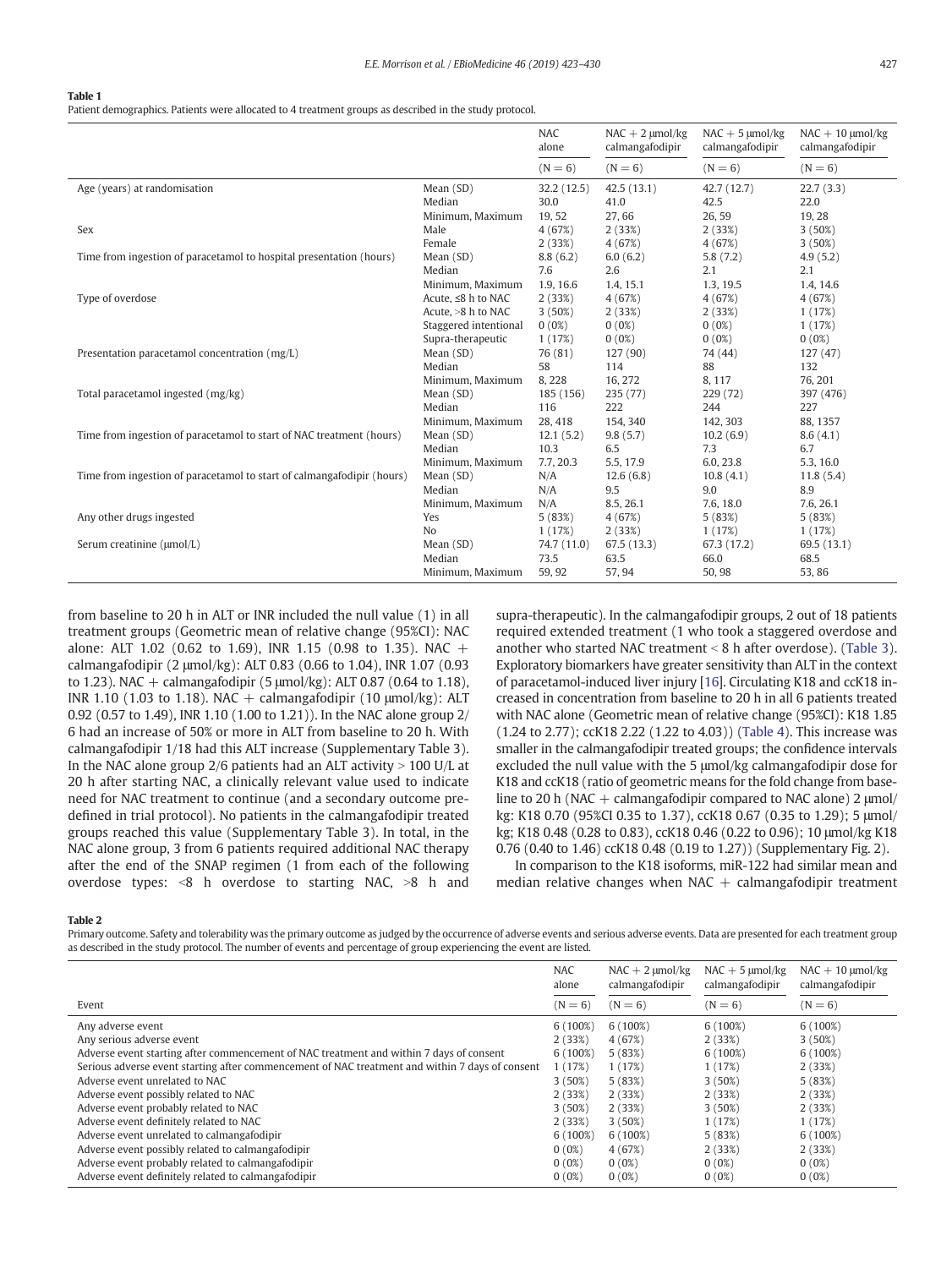#### <span id="page-6-0"></span>Table 3

Secondary outcome. Alanine transaminase activity (ALT) and international normalised ratio (INR) for each of the allocated treatment groups. Data are presented as mean or geometric mean and median as per study protocol. The change from baseline to 20 h after starting NAC is presented as the relative change. A value of 1 indicates no change. SD = standard deviation. GSD = geometric standard deviation. A patients received 12 h of treatment with acetylcysteine (NAC). The number of extra NAC infusions given to each group is listed.

|            |                                                        |                      | <b>NAC</b><br>alone | $NAC + 2 \mu mol/kg$<br>calmangafodipir | $NAC + 5 \mu mol/kg$<br>calmangafodipir | $NAC + 10$ µmol/kg<br>calmangafodipir |
|------------|--------------------------------------------------------|----------------------|---------------------|-----------------------------------------|-----------------------------------------|---------------------------------------|
| ALT (U/L)  | <b>Baseline</b>                                        | N                    | 6                   | 6                                       | 6                                       | 6                                     |
|            |                                                        | Geometric Mean (GSD) | 42.5(3.6)           | 24.6(2.1)                               | 29.4(2.3)                               | 17.7(1.5)                             |
|            |                                                        | Median               | 49.0                | 30.5                                    | 42.5                                    | 16.0                                  |
|            |                                                        | Minimum, Maximum     | 11,209              | 9,56                                    | 7,67                                    | 12,34                                 |
|            | 10 <sub>h</sub>                                        | N                    | 6                   | 6                                       | 6                                       | 6                                     |
|            |                                                        | Geometric Mean (GSD) | 41.4(3.3)           | 22.9(1.8)                               | 25.3(2.1)                               | 15.0(1.3)                             |
|            |                                                        | Median               | 48.0                | 28.0                                    | 32.5                                    | 14.5                                  |
|            |                                                        | Minimum, Maximum     | 11, 163             | 10, 44                                  | 8,57                                    | 10, 24                                |
|            | 20h                                                    | N                    | 6                   | 6                                       | 6                                       | 6                                     |
|            |                                                        | Geometric Mean (GSD) | 43.3(3.8)           | 20.4(1.9)                               | 25.4(1.8)                               | 16.4(1.5)                             |
|            |                                                        | Median               | 47.5                | 27.0                                    | 29.0                                    | 16.5                                  |
|            |                                                        | Minimum, Maximum     | 9,226               | 8,35                                    | 10,53                                   | 8,27                                  |
|            | Relative change from baseline to 20 h - ratio          | Geometric Mean (GSD) | 1.02(1.62)          | 0.83(1.25)                              | 0.87(1.34)                              | 0.92(1.58)                            |
|            |                                                        | Median               | 0.79                | 0.78                                    | 0.80                                    | 0.83                                  |
|            |                                                        | Minimum, Maximum     | 0.70, 2.13          | 0.63, 1.11                              | 0.60, 1.43                              | 0.65, 2.08                            |
| <b>INR</b> | <b>Baseline</b>                                        | Missing INR          | 0                   | $\mathbf{1}$                            | 0                                       | 0                                     |
|            |                                                        | N                    | 6                   | 5                                       | 6                                       | 6                                     |
|            |                                                        | Mean (SD)            | 1.02(0.04)          | 1.00(0.12)                              | 0.98(0.04)                              | 1.05(0.14)                            |
|            |                                                        | Median               | 1.00                | 1.00                                    | 1.00                                    | 1.00                                  |
|            |                                                        | Minimum, Maximum     | 1.0, 1.1            | 0.9, 1.2                                | 0.9, 1.0                                | 0.9, 1.3                              |
|            | 10 <sub>h</sub>                                        | N                    | 6                   | 6                                       | 6                                       | 6                                     |
|            |                                                        | Mean (SD)            | 1.30(0.18)          | 1.17(0.20)                              | 1.20(0.00)                              | 1.22(0.25)                            |
|            |                                                        | Median               | 1.25                | 1.10                                    | 1.20                                    | 1.15                                  |
|            |                                                        | Minimum, Maximum     | 1.1, 1.6            | 1.0, 1.5                                | 1.2, 1.2                                | 1.0, 1.7                              |
|            | 20h                                                    | N                    | 6                   | 6                                       | 6                                       | 6                                     |
|            |                                                        | Mean (SD)            | 1.18(0.21)          | 1.07(0.19)                              | 1.08(0.04)                              | 1.17(0.23)                            |
|            |                                                        | Median               | 1.15                | 1.00                                    | 1.10                                    | 1.10                                  |
|            |                                                        | Minimum, Maximum     | 1.0, 1.5            | 0.9, 1.3                                | 1.0, 1.1                                | 1.0, 1.6                              |
|            | Relative change from baseline to 20 h - ratio          | $#$ missing          | 0                   | $\mathbf{1}$                            | $\bf{0}$                                | $\boldsymbol{0}$                      |
|            |                                                        | N                    | 6                   | 5                                       | 6                                       | 6                                     |
|            |                                                        | Geometric Mean (GSD) | 1.15(1.17)          | 1.07(1.12)                              | 1.10(1.07)                              | 1.10(1.10)                            |
|            |                                                        | Median               | 1.15                | 1.00                                    | 1.10                                    | 1.10                                  |
|            |                                                        | Minimum, Maximum     | 1.00, 1.36          | 1.00, 1.30                              | 1.00, 1.22                              | 1.00, 1.23                            |
|            | Number of additional NAC infusions after 12 h regimen. | None                 | 3(50%)              | 5(83%)                                  | $6(100\%)$                              | 5(83%)                                |
|            |                                                        | One                  | 1(17%)              | 1(17%)                                  | $0(0\%)$                                | 1(17%)                                |
|            |                                                        | Two                  | 2(33%)              | $0(0\%)$                                | $0(0\%)$                                | 0(0%)                                 |

groups were compared to the NAC alone group [\(Table 4](#page-7-0)). miR-122 increased in concentration from baseline to 20 h in patients treated with NAC alone (geometric mean of relative change (95%CI): 1.48 (0.24 to 9.20)). This increase was consistently smaller across calmangafodipir doses (ratio of geometric means for the fold change from baseline to 20 h (NAC + calmangafodipir compared to NAC alone) 2  $\mu$ mol/kg: 0.33 (0.06 to 1.84); 5 μmol/kg; 0.71 (0.06 to 8.52); 10 μmol/kg 0.76 (0.12 to 4.95)). However, miR-122 had greater variability than K18 isoforms and all confidence intervals included the null value (Supplementary Fig. 2).

GLDH was measured as pre-defined in our protocol. It was below the published lower limit of quantification (1 U/L) in 16 out of 72 samples. As per our trial protocol, the GLDH analysis is presented in Supplementary Table 4 [\[17](#page-8-0)]. There was no difference between groups.

#### 4. Discussion

Paracetamol overdose is a common reason for emergency hospital admission. The only current treatment is NAC, but this antidote loses efficacy when treatment is delayed. In this study we demonstrate that calmangafodipir, in addition to NAC, did not result in any safety issues.

Calmangafodipir prevents cell injury by reducing oxidative stress – a central mechanism responsible for paracetamol-induced hepatocyte necrosis. It has been safely administered to patients with cancer and demonstrated to reduce the incidence of peripheral neuropathy. In this paper, we begin the process of exploring the clinical utility of calmangafodipir in paracetamol overdose. As a starting point, it was important to determine whether there were any safety concerns when

combined with NAC, an agent that commonly produces ADRs. Our data demonstrate no increase in AEs or SAEs at 3 ascending doses of calmangafodipir when combined with the SNAP NAC regimen. An advantage of using the SNAP regimen in this trial, rather than the more widely used 21 h NAC regimen, is it produces substantially fewer ADRs. No patients in this trial had an anaphylactoid reaction yet these reactions occur in up to 30% of those treated with the 21 h regimen [[9](#page-8-0)]. The improved safety profile of the SNAP regimen facilitated our analysis of any emergent calmangafodipir toxicity. From this phase 1 study we conclude that there are no safety issues that preclude, or need special consideration in, future clinical trials.

Our pre-defined secondary objective was to explore conventional and exploratory biomarkers of liver injury. More patients in the NAC alone group required additional NAC therapy after completion of the SNAP regimen compared to the NAC  $+$  calmangafodipir groups due to more patients having ALT increases. However, this phase 1 study is small and no firm conclusions can be drawn using ALT. In part, this is because early in the disease process - soon after overdose - ALT can remain within the healthy reference interval despite evolving liver injury. The exploration of liver injury in this trial was facilitated by the recent development of a panel of chemically and bio-analytically distinct biomarkers for drug-induced liver injury. A full-length version of K18 is released by necrotic cell death. A shorter, caspase cleaved form of K18 (ccK18) is released following cell apoptosis (programmed cell death). Both forms of K18, when measured in the first serum sample at presentation at the hospital after paracetamol overdose, correlate with peak ALT activity during that hospital stay [[16,18](#page-8-0)]. K18 is more sensitive than ALT – it distinguishes patients with and without acute liver injury at hospital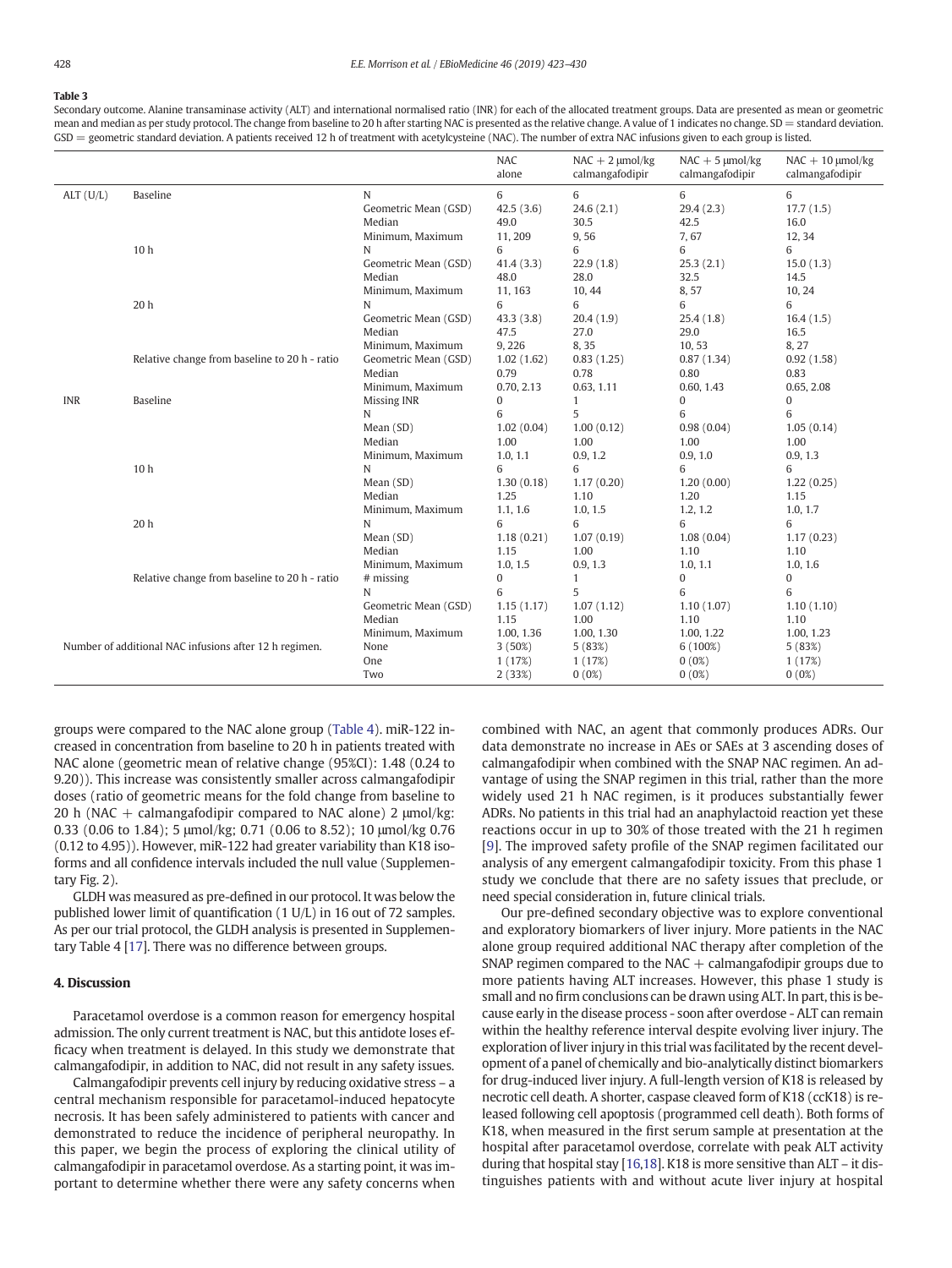#### E.E. Morrison et al. / EBioMedicine 46 (2019) 423–430 429

#### <span id="page-7-0"></span>Table 4

Secondary outcome. Keratin-18 (K18), caspase cleaved K18 (ccK18) and microRNA-122 (miR-122) for each of the allocated treatment groups. Data are presented as mean or geometric mean and median as per study protocol. The change from baseline to 20 h after starting NAC is presented as the relative change. A value of 1 indicates no change. SD = standard deviation. GSD = geometric standard deviation. The data for miR-122 are presented as the DCt using spiked-in C. elegans miR-39 as an external normaliser and quantified as copy number per μL. The DCt value is derived as Ct(miR-122)-Ct(miR-39) where Ct refers to the number of PCR cycles required to reach a threshold value for signal detection. Therefore, the lower the DCt value the higher the concentration of miR-122.

|                        |                                                 |                                                                        | NAC alone                                            | $NAC + 2 \mu mol/kg$<br>calmangafodipir             | $NAC + 5$ µmol/kg<br>calmangafodipir                    | $NAC + 10$ µmol/kg<br>calmangafodipir             |
|------------------------|-------------------------------------------------|------------------------------------------------------------------------|------------------------------------------------------|-----------------------------------------------------|---------------------------------------------------------|---------------------------------------------------|
|                        |                                                 |                                                                        | $(N = 6)$                                            | $(N = 6)$                                           | $(N = 6)$                                               | $(N = 6)$                                         |
| $K18$ (U/L)            | Baseline (2 h)                                  | Geometric Mean (GSD)<br>Median<br>Minimum, Maximum                     | 187 (2.20)<br>158<br>95, 731                         | 177 (1.82)<br>191<br>91, 431                        | 193 (1.56)<br>200<br>102, 353                           | 128(1.25)<br>130<br>89, 173                       |
|                        | 10 <sub>h</sub>                                 | Geometric Mean (GSD)<br>Median                                         | 182 (1.95)<br>172                                    | 152 (1.56)<br>135                                   | 170 (1.42)<br>168                                       | 111(1.18)<br>110                                  |
|                        | 20h                                             | Minimum, Maximum<br>Geometric Mean (GSD)<br>Median                     | 91, 472<br>347 (3.18)<br>306                         | 105, 319<br>229 (1.94)<br>212                       | 113, 252<br>172 (1.45)<br>163                           | 89, 143<br>181 (1.73)<br>155                      |
|                        | Relative change from baseline to $20 h -$ ratio | Minimum, Maximum<br>Geometric Mean (GSD)<br>Median                     | 118, 2606<br>1.85(1.47)<br>1.71                      | 98, 572<br>1.29(1.89)<br>1.41                       | 100, 287<br>0.89(1.57)<br>1.02                          | 103, 507<br>1.41(1.83)<br>1.17                    |
| $cck18$ (U/L)          | Baseline (2 h)                                  | Minimum, Maximum<br>Geometric Mean (GSD)<br>Median                     | 1.24, 3.57<br>67 (1.99)<br>61                        | 0.53, 2.80<br>45 (1.33)<br>45                       | 0.43, 1.45<br>84 (1.80)<br>71                           | 0.74, 4.34<br>104(2.44)<br>83                     |
|                        | 10 <sub>h</sub>                                 | Minimum, Maximum<br>Geometric Mean (GSD)<br>Median                     | 28, 210<br>72 (2.24)<br>60                           | 30,67<br>53 (1.25)<br>54                            | 52, 244<br>56 (1.57)<br>52                              | 32, 408<br>78 (2.12)<br>74                        |
|                        | 20h                                             | Minimum, Maximum<br>Geometric Mean (GSD)<br>Median                     | 34, 281<br>149 (3.34)<br>111                         | 36,70<br>66 (1.34)<br>69                            | 34, 99<br>85 (1.62)<br>94                               | 33, 279<br>111(2.56)<br>113                       |
|                        | Relative change from baseline to 20 h - ratio   | Minimum, Maximum<br>Geometric Mean (GSD)<br>Median                     | 51, 1451<br>2.22(1.77)<br>1.85                       | 38,87<br>1.49(1.55)<br>1.29                         | 42, 148<br>1.02(1.79)<br>0.94                           | 38,530<br>1.08(2.44)<br>1.03                      |
| miR-122 (DCt)          | Baseline (2 h)                                  | Minimum, Maximum<br>Mean (SD)<br>Median                                | 1.48, 6.91<br>5.58 (3.36)<br>5.17                    | 0.98, 2.88<br>5.85(1.50)<br>5.89                    | 0.52, 2.68<br>4.43 (3.92)<br>4.47                       | 0.38, 3.27<br>8.73 (2.36)<br>8.71                 |
|                        | 10 <sub>h</sub>                                 | Minimum, Maximum<br>Mean (SD)<br>Median                                | 1.93, 11.11<br>5.41 (3.86)<br>4.03                   | 4.11, 8.18<br>6.14(1.99)<br>6.19                    | $-2.06, 8.82$<br>5.01(3.36)<br>6.00                     | 5.52, 12.71<br>9.00(1.45)<br>9.16                 |
|                        | 20 h                                            | Minimum, Maximum<br>Mean (SD)<br>Median                                | 0.76, 10.93<br>4.85 (3.97)<br>4.37                   | 2.94, 8.83<br>7.12(2.26)<br>7.42                    | $-1.06, 7.78$<br>4.49 (2.93)<br>5.72                    | 7.07, 10.73<br>8.44 (1.50)<br>8.56                |
| $miR-122$ (copies/mcL) | Baseline (2 h)                                  | Minimum, Maximum<br>Geometric Mean (GSD)<br>Median                     | $-0.04, 11.69$<br>146,363 (11.7)<br>143,528          | 4.23, 9.67<br>116,749 (2.4)<br>93,798               | $-1.24, 6.58$<br>194,075 (13.5)<br>298,431              | 5.94, 10.49<br>36,051 (3.9)<br>28,499             |
|                        | 10 <sub>h</sub>                                 | Minimum, Maximum<br>Geometric Mean (GSD)<br>Median                     | 4871, 2,313,373<br>206,205 (13.0)<br>351,346         | 46,075, 421,291<br>109,882 (3.3)<br>97,112          | 12,405, 11,163,618<br>196,732 (9.4)<br>125,977          | 5892, 360, 305<br>37,066 (2.2)<br>31,463          |
|                        | 20 h                                            | Minimum, Maximum<br>Geometric Mean (GSD)<br>Median                     | 9042, 6,819,168<br>216,256 (10.8)<br>349,165         | 32,464, 809,183<br>57,664 (3.8)<br>42,716           | 34,866, 10,717,356<br>202,271 (7.7)<br>96,912           | 14,955, 127,755<br>40,745 (3.2)<br>33,750         |
|                        | Relative change from baseline to 20 h - ratio   | Minimum, Maximum<br>Geometric Mean (GSD)<br>Median<br>Minimum, Maximum | 4026, 4,488,868<br>1.48(5.71)<br>2.23<br>0.07, 10.91 | 11,394, 367,730<br>0.49(1.98)<br>0.54<br>0.22, 1.39 | 45,608, 10,150,008<br>1.04(8.28)<br>2.00<br>0.06, 10.55 | 7920, 198,075<br>1.13(2.96)<br>1.09<br>0.30, 3.88 |

presentation when ALT activity is still in the normal range. K18 is supported for exploratory use in assessing drug-induced liver injury in clinical trials, both by the EMA and the FDA [\[19,20\]](#page-8-0). miR-122 is a microRNA biomarker specific for liver injury that is fully conserved (translational) across in vitro models, in vivo models and humans. Similar to K18, miR-122 is an early marker for acute liver injury that predicts a rise in ALT activity following paracetamol overdose. When miR-122 was measured at hospital presentation in patients requiring NAC therapy its concentration correlated significantly with peak hospital stay ALT activity and miR-122 was significantly higher in those patients who developed subsequent acute liver injury [\[16,18\]](#page-8-0). This is consistent with miR-122 having enhanced sensitivity and specificity in this context-of-use.

The baseline measurements of the exploratory biomarkers were similar across the 4 treatment groups consistent with successful randomisation of patients with regard to the biomarker concentrations prior to calmangafodipir administration. The variability across subjects

was substantially higher for miR-122 than K18, a limitation of miR-122 that has been described in other studies [\[17\]](#page-8-0). All 6 patients in the NAC alone group had an increase in both K18 forms from baseline to 20 h. In the calmangafodipir-treated groups there was not an increase in the exploratory biomarkers. We note that GLDH was too low to be reliably quantified in this study. This is consistent with published evidence that demonstrates GLDH has reduced sensitivity when directly compared to K18 and miR-122 in patients with paracetamol overdose [\[14\]](#page-8-0).

The data suggest that, with development, calmangafodipir may have value as an additional therapy to NAC in patients at increased risk of liver injury after paracetamol overdose. Such patients may include late presenters after overdose (greater than around 8 h) or those with evidence of liver injury at presentation. The exploratory biomarkers used in this study can sensitively identify liver injury before ALT is elevated and rapid clinical assays would represent potential companion diagnostics that could be used to identify patients that may benefit from treatment with calmangafodipir.